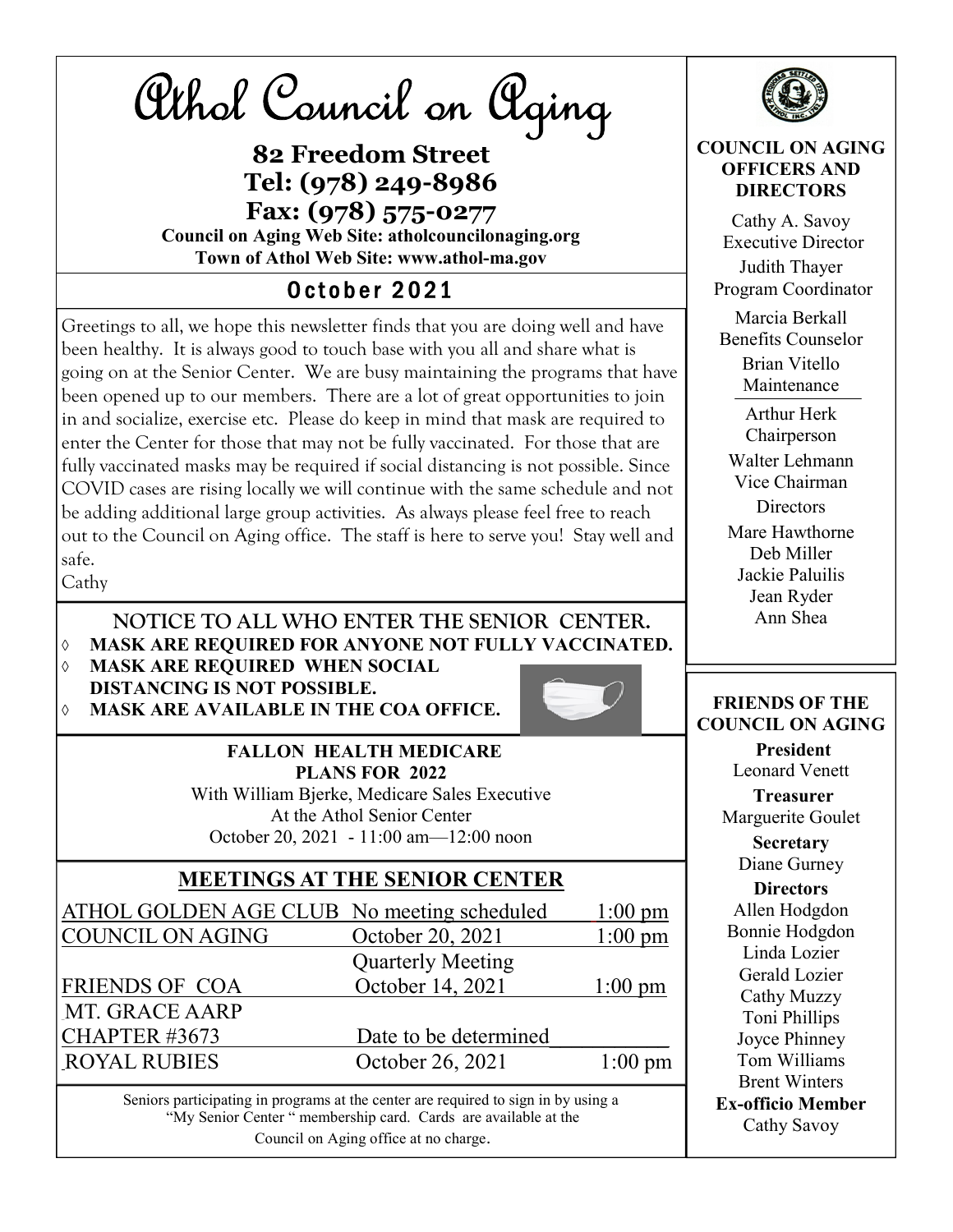# **SERVICES**

#### MEALS ON WHEELS

Meals on Wheels provided by LifePath Inc. for short-term or long term to homebound elders age 60 and older who are unable to prepare a nutritional balanced noon meal for themselves and are unable to attend congregate hot lunches.

Call LifePath Inc. 1-800-732-4636.

#### SENIOR TRANSPORTATION WITH MART.

(Montachusett Regional Transit Authority) Athol Senior residents to transport between Athol and Orange. To shopping centers, Athol appointments, hospital, work, etc.

Contact MART in Athol 978-575-9966.

#### GRANDPARENTS RAISING GRANDCHILDREN

A group that is aimed at helping grandparents strengthen their families.

For more information call

North Quabbin Patch at 978-249-5070.

#### FUEL ASSISTANCE Need help paying for home heating?

Keeping your heat on in the winter is extremely important, especially for the elderly or disabled. since being too cold can cause serious illness. For more information call The Athol Council on Aging at 978-249-8986.

### FOOD RESOURCES

To obtain a list of Food Pantries in the area, call the Council on Aging at 978-249-8986.

#### SMOKE & CARBON MONOXIDE **DETECTORS**

Free services to be installed in your home. For more information call the COA at 978-249-8986.

#### FREE LEGAL INFORMATION **ASSISTANCE**

A non-profit civil legal aid program serving low-income and elderly residents of Central and Western Ma.

For more information call the Council on Aging at 978-249-8986.

#### SHINE Program

(Serving the Health Insurance Needs of Everyone) The program provides free health insurance information, counseling and assistance to residents with Medicare. For more information call the Council on Aging at 978-249-8986.

### MONEY MANAGEMENT

These services include helping with organizing bills, writing checks for payment, balancing checkbooks, reviewing bank statements, and developing a budget. For more information call LifePath Inc. at 413-773-5555.

### MEDICARE OPEN ENROLLMENT

The Medicare Open Enrollment period is an annual period of time (October 15 through December 7) when current Medicare users can choose to re-evaluate part of their Medicare coverage (their Medicare Advantage/Part C and/or Part D plan) and compare it against all the other plans on the market. For more information or to make an appointment for assistance, call the Athol Council on Aging on 978-249-8986.

#### SNAP FOR SENIORS

SNAP is a Supplemental Nutrition Assistance Plan. To see if you are eligible for SNAP benefits, make an appointment to complete the application contacting the Council on Aging at 978-249-8986.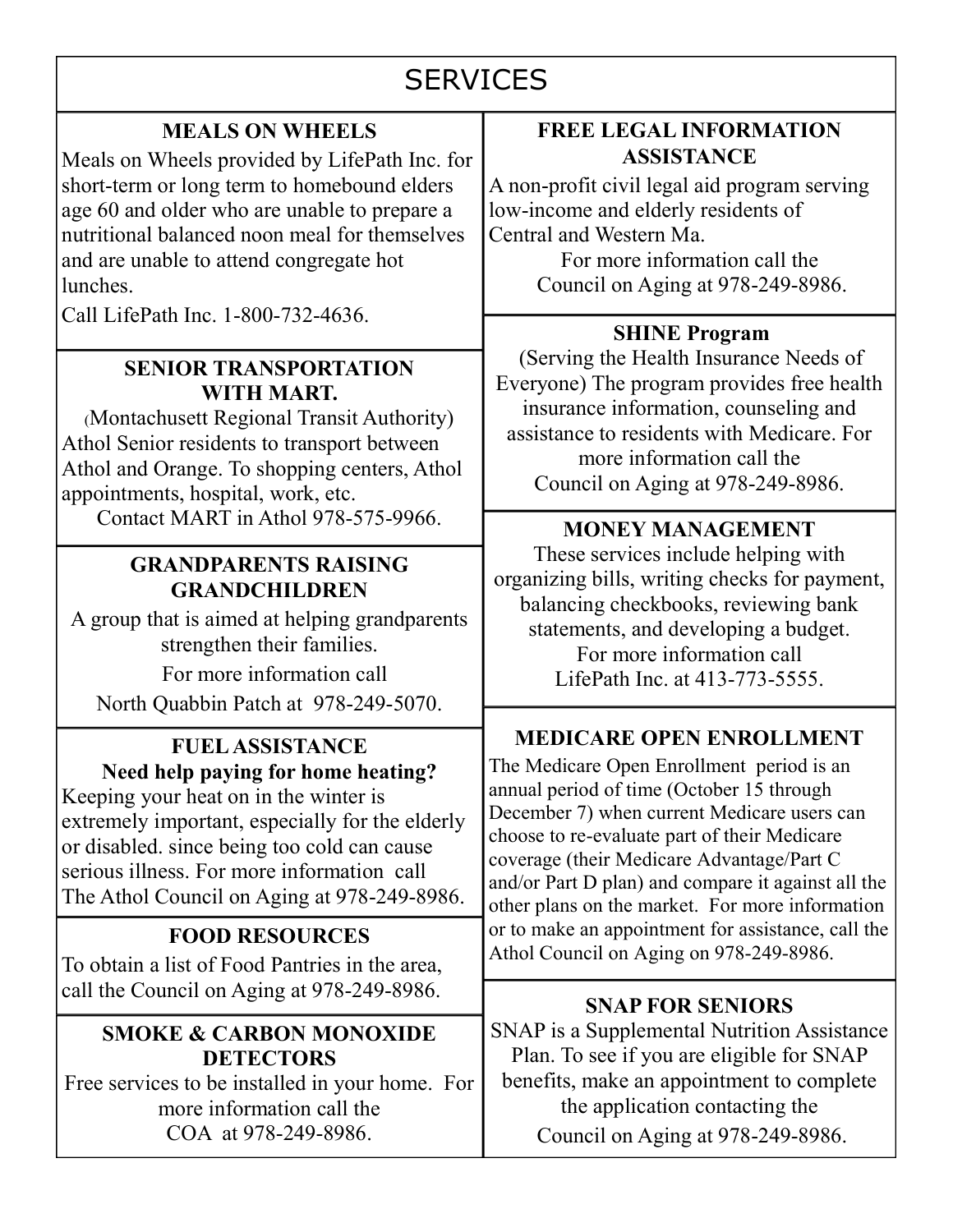# PROGRAMS

I



#### FOOT SCREENING October 26th & November 30th

 Appointments are required, Call the Athol Council on Aging at 978-249-8986 for more information and to make an appointment.

#### SENIOR DINING AT THE SENIOR **CENTER**

Tuesday and Wednesday

Projected Date—A Fall Return

## "YOGA FOR SENIORS"

With Instructor Debra Bergeron Thursdays 10:30—11:30 am Enjoy the benefits of Yoga whether you are able to get up and off the floor or need to stay seated.in a chair.

### LUNCH & MOVIE COMING SOON

# MAHJONG

WEDNESDAYS 12:30—3:00 pm

PAINTING CLASSES MONDAY 12:30—2:30 PM

### FITNESS CLASSES

Every Tuesday and Thursday 9:00 am at the Senior Center Get into shape by joining the fitness class. It's beneficial to your health.

### CARD PLAYING AT THE SENIOR CENTER

| Tuesdays | $\omega_{\rm{max}}$ | 10:00 am                                                     |
|----------|---------------------|--------------------------------------------------------------|
|          |                     | 10:00 am                                                     |
|          |                     | $12:00 \text{ pm}$                                           |
|          |                     | Mondays $\sim 12:00 \text{ pm}$<br>Tuesdays -<br>Thursdays - |

### BLOOD PRESSURE CLINIC AT THE SENIOR CENTER



 October 20,2021 10:30—11`:30 am Appointments accepted, call the Athol Council on Aging at 978-249-8986

### BROWN BAG

October 20, 2021 - 11:00—11:45 pm The distribution of the Brown Bag is the 3rd Wednesday of each month. The Bag contains a variety of staples.



#### HANDYMAN MINOR HOME REPAIR

Limited services in your home by a qualified person. The homeowner is responsible for

any materials needed to be purchased for the project. There is no charge for the labor provided. Applicants must be 60 years of

age or more and meet all program qualifications. For more information call the Athol Council on Aging at 978-249-8986

The Handyman program is sponsored by the Athol Council on Aging,LifePath, Inc. and Title III Older Americans Act. Title III applicants and recipients may file a grievance with the Corporation (LifePath Inc.,

101 Munson Street, Suite 201, Greenfield Ma. 01301) within twenty-one (21) days.

# WOODCARVING CLASSES

#### AT THE SENIOR CENTER

With Instructor Marcia Berkall Wednesdays 12:00pm —2:00 pm

## BINGO

Projected Date—A Fall Return

SENIOR CENTER'S QUILTING BEE

Wednesdays—9:00 am - 12:00 pm A get-together for all who enjoy the art of sewing and quilting.